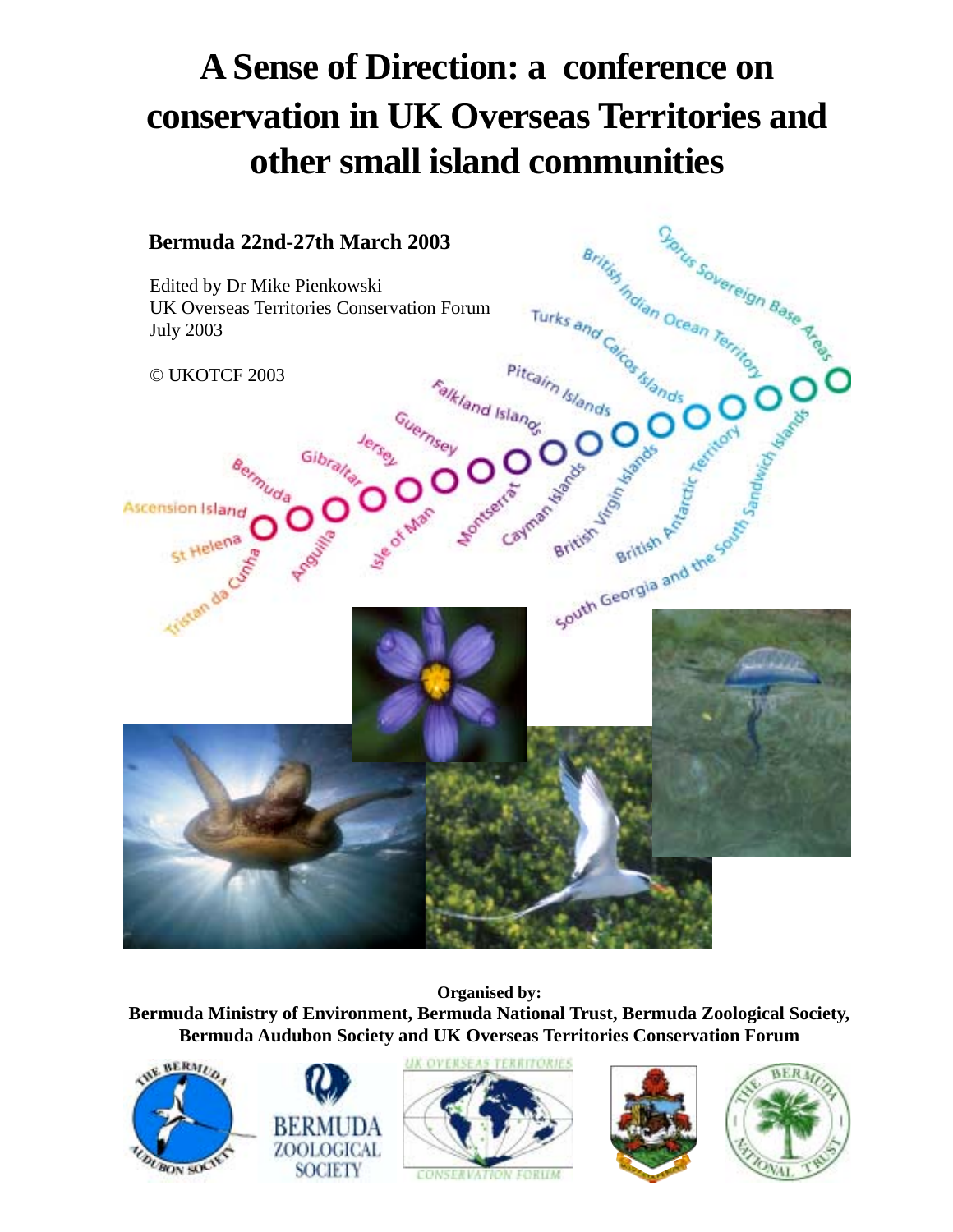## <span id="page-1-0"></span>**A Sense of Direction: a conference on conservation in UK Overseas Territories and other small island communities, Bermuda 22nd-27th March 2003 - Introduction**

**Organised by:**

**Bermuda Ministry of Environment, Bermuda National Trust, Bermuda Zoological Society, Bermuda Audubon Society and UK Overseas Territories Conservation Forum**





## **Background**

Bermuda hosted an international environment conference from  $22<sup>nd</sup>$  to  $27<sup>th</sup>$  March 2003, with a focus on UK Overseas Territories and other small islands.

The conference was organized jointly by the Bermuda National Trust, the Bermuda Zoological Society, the Bermuda Audubon Society, the Bermuda Ministry of the Environment and the UK Overseas Territories Conservation Forum. It was the third such conference following those held in London and in Gibraltar. The proceedings of the Gibraltar conference can be seen at www.ukotcf.org

The conference provided a forum for government environmental agencies and NGOs to discuss key conservation issues, to highlight success stories, exchange ideas, and to forge partnerships. It was planned that Overseas Territories, and other small island communities that share similar environmental problems, should benefit from Bermuda's experiences and history of planning and conservation initiatives. Bermuda planned to learn from the success of environmental programmes tried and tested elsewhere.

The main topics were determined after wide consultations amongst conservationists working in the Overseas Territories. The sessions were:

• Conservation issues of Bermuda and conference initiation by field visit

- Environmental Charters and strategic planning
- Managing conservation organizations
- Implementing management plans
- Climate change
- Dealing with invasive species

The final programme is at Appendix 1.

### **Acknowledgements**

In closing the conference, the organisers noted how pleased they were that the whole exercise had proven as collaborative as they had hoped. This involved a partnership between the organising bodies, partnership with the supporters, and partnership between all the participants in this working conference. The UK Overseas Territories Conservation Forum itself is a partnership of many organisations and individuals, and all involved consitute an important part of that Forum in action.

The success of the conference depended on many individuals and organisations working together. Here, we acknowledge them, with apologies to those who may somehow have been omitted.

To add to the work and other contributions of the organising bodies, the organisers are grateful for financial support from: The Government of Bermuda

The Environment Fund for Overseas Territories of the UK Foreign and Commonwealth Office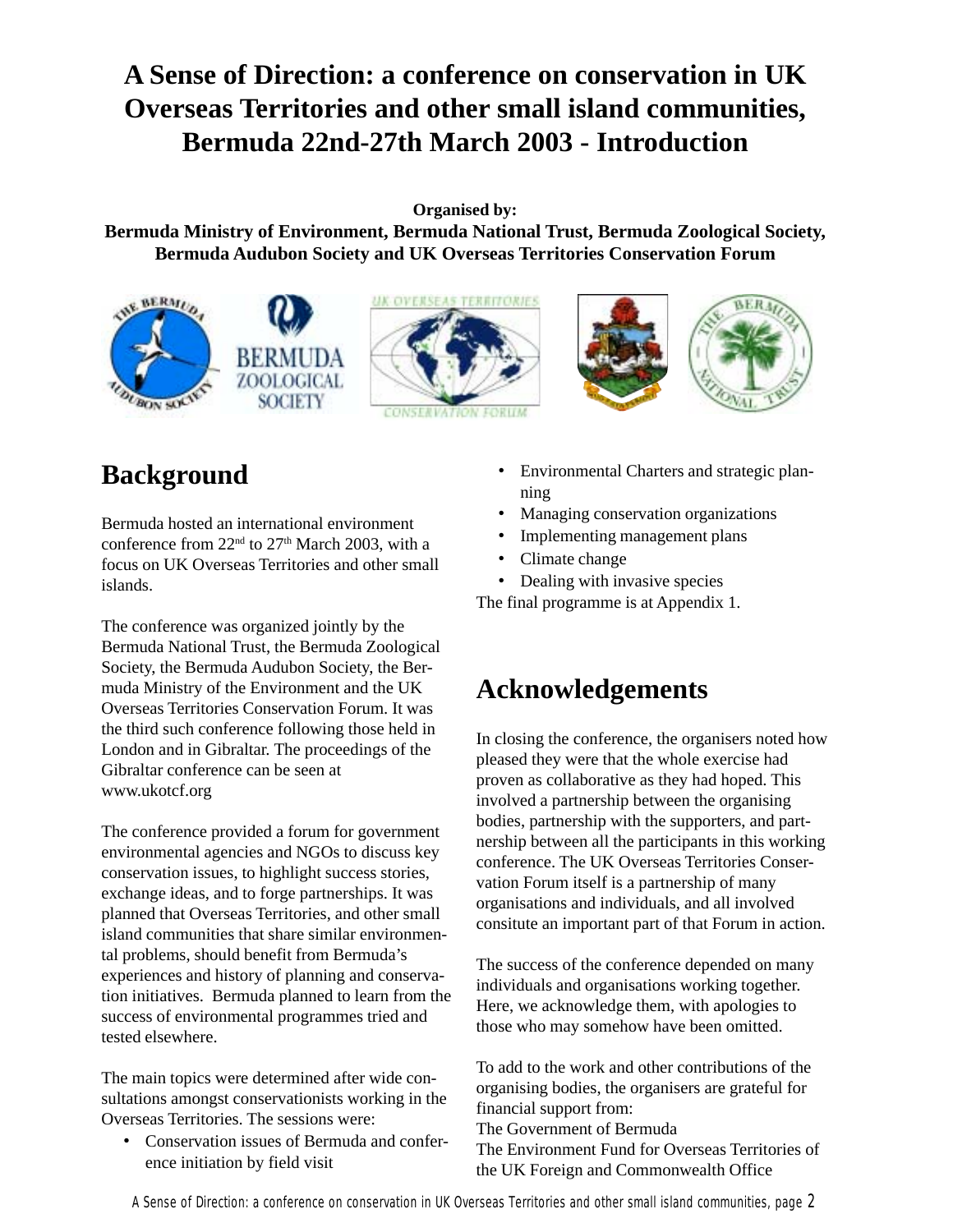

Bank of Bermuda Foundation Fidelity Investments XL Foundation Capital G

The organising committee of the conference consisted of Annie Glasspool of the Bermuda Zoological Society, Andrew Dobson of the Bermuda Audubon Society, Amanda Outerbridge of the Bermuda National Trust, Jack Ward of the Bermuda Government, and Mike Pienkowski and Frances Marks of the UK Overseas Territories Conservation Forum.

The organising committee would like to thank two other people who also played a key part in their work. Wayne Carey of Bermuda National Trust originally, in 1999, suggested the idea of hosting such a conference in Bermuda, and persisted through considerable difficulties in sticking with the idea, helped when Annie shared carrying the baton after the Gibraltar conference. Brian Rowlinson, who was Permanent Secretary in the Bermuda Ministry of the Environment until shortly before the conference, gave invaluable support over the two years of planning.

While the Forum handled some aspects of the logistics, the smooth running of local logistical arrangements was led by Starla Williams and Vivian Blanchard of Select Sites Group. Whatever the crisis, they could find a solution, and no one noticed. In fact, so effective was the back-room nature of their efforts that, to the disappointment of many, we have not been able to find a photograph of them in action to include!

The professionals' efforts were complemented most effectively by Judie Clee and her team of volunteers from Bermuda Zoological Society and elsewhere. They manned the conference desk, greeted, sorted delegates' problems throughout the conference, advised on local facilities, and much else. In the two days of intensive final preparations by Select Sites and Forum personnel immediately before the start of the conference, a slightly worried look on the face of any organiser was immedi-

ately attended by a volunteer asking "what do you need?" or "can I help?". Bermuda maintained the fine standard set by Gibraltar in the outstanding role of local volunteers in helping the conference run smoothly and productively.

The organisers would also like to thank the staff at the Elbow Beach Hotel, the coach and taxi drivers, the boat crews and others for their efficient and helpful service. The conference is grateful too to the staff of the Aquarium and their caterers for the final reception and dinner in such a fine and appropriate location.

The conference is grateful to the Governor, H.E. Sir John Vereker, for his support to the conference, and to him and Lady Vereker for hosting a most enjoyable reception at Government House. The organisers would like also to express their appreciation to the Deputy Governor, Tim Gurney, for his help, encouragement and support throughout the planning period; they hope that he will regard the successful conference near the end of his term of office as one of the achievements during his occupancy of this post.

The conference is grateful to the Premier, the Hon. Jennifer M. Smith JP DHumL MP, finding time in her busy schedule to join the initial dinner and open the conference.

Participants greatly appreciated the close personal interest taken in the conference by the Minister of the Environment, the Hon. Dennis Lister JP MP, as well as approval of the involvement of his staff. It is not many Ministers from any administration who would sit through so many technical sessions and be prepared to speak on issues which might have controversial aspects! The Editor particularly appreciated the Minister's fine example in personally editing and providing his text for the prceedings in remarkably fast time; other contributors to this and any future conferences are invited to adopt this commendable approach!

The core of the conference depends on the work by speakers and poster-presenters, as well as their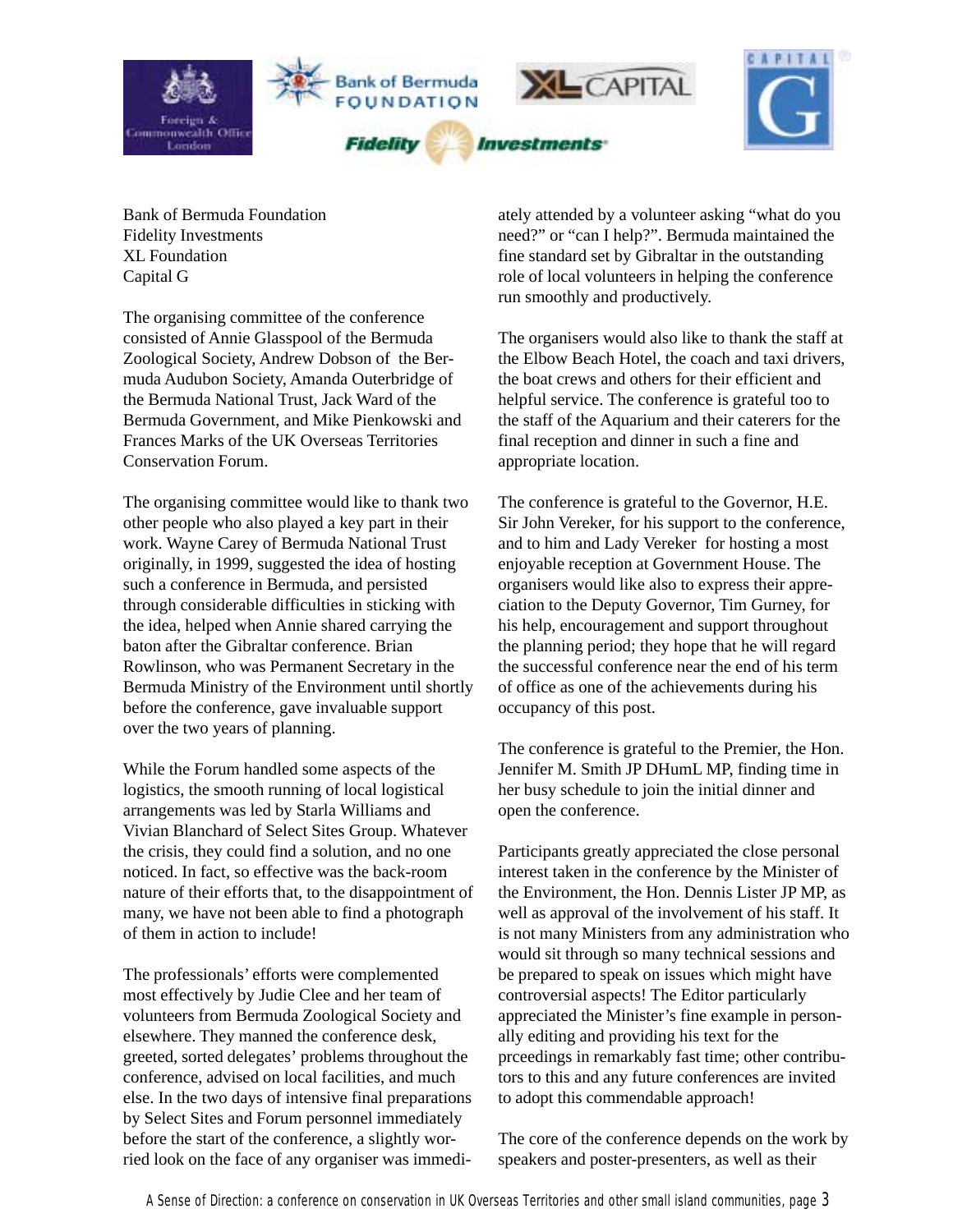<span id="page-3-0"></span>collaborators, for their work in preparation and presentation. These provide the stimulus for the discussions and exchange of ideas leading to conservation progress. Included in these thanks are all their colleagues in the wide network of Forum member organisations, local administrations, and others, for the work on which these presentations are based. The organising team is grateful also to those who agreed to chair sessions.

Field workshops are always a worry, especially when (as in this case for various reasons) they have to be planned over a short time scale. That these were so successful is due to David Stroud stepping into the breach for overall coordination; Dr Annie Grasspool, Jack Ward and Joe Furbert for sorting much background information; the local experts who guided at each site; and the "volunteers" who acted as facilitators and rapporteurs for the various groups. Thanks are due also to the team of Dr Oliver Cheesman, Dr Karen Varnham, Dr Colin Clubbe and Dr Annie Glasspool who coordinated the workshop on Invasive Species.

Perhaps the worst job in any conference is to assemble the conclusions. The conference is fortunate that the lead in this task fell to Dace Ground, who was supported by Denise Dudgeon, Joelene Foster, Sarita Frances, Mike Pienkowski, Jack Ward (with help in the preparation, although illness prevented attendance, by Isabel Peters of St Helena). That they should have such good material on which to work is due to the enthusiastic participation of the conference delegates themselves.

Finally, a tale - or is it a tail? Acknowledgement should be given to Tim Heath of the Institute of Imagination who designed the conference logo, both the original and the slight modification used for this conference. Most people think that it is a fish but, in fairness to the designer, he has always noted that it is a design, not a picture, and what anyone sees is at least partly due to their own imagination. When one of the conference organisers first saw an early draft emerging from his fax machine (and therefore in 'portrait' rather than 'landscape') he assumed it was based on a flower. A Tristan da Cunha delegate complained at Tristan's placement in the tail of the fish - but they could equally be at the top of the flower. Like our designer, the conference avoided fixed perceptions and took a fresh view of many things. The organisers hope that these Proceedings give some reflection of that.

### **Editor's Preface**

In producing these Proceedings, the Editor has tried to stay as closely as possible to the structure of the conference. Efforts have been made to secure texts from all speakers, and thanks are due to those who obliged for tolerating this irritation. Unless authors opted otherwise, the illustrations from their conference presentations have been used to illustrate their papers in these Proceedings. In those few cases where texts were not supplied, papers have been constructed from Powerpoint presentations where practicable; the Editor regrets that it has not always been possible to explain some abbreviations and references in these cases.

In editing the texts, insofar as was practicable in the transition from spoken to written formats, the original styles have been retained. The degree to which tenses etc have been adjusted in this context has been determined pragmatically in relation to content and clarity. As most UK Overseas Territories opt for UK English, this has been used except for proper names, but some other versions of English may have crept through under the Editor's radar.

In a few cases, speakers were unable to attend the conference at the last minute, in the rather unusual week for international travel that the conference took place. In the cases where the authors have been able to supply their contributions, these have been included.

Versions of poster papers have been included where authors opted to supply these. They have been placed in the most appropriate sections.

The selection of topics was chosen on the basis of a wide consultation conducted well before the conference, with the constraint that the total number of topics had to be restricted if useful progress were to be made. Inevitably, any classification does not fit all items. Where papers in other sessions are particularly relevant to any one session, this is noted in the session introductory note.

Authorship has been attributed as indicated by the authors themselves, rather than relating simply to whoever actually presented the materials at the conference.

We have aimed to make these Proceedings available as rapidly as possible, so that they can serve as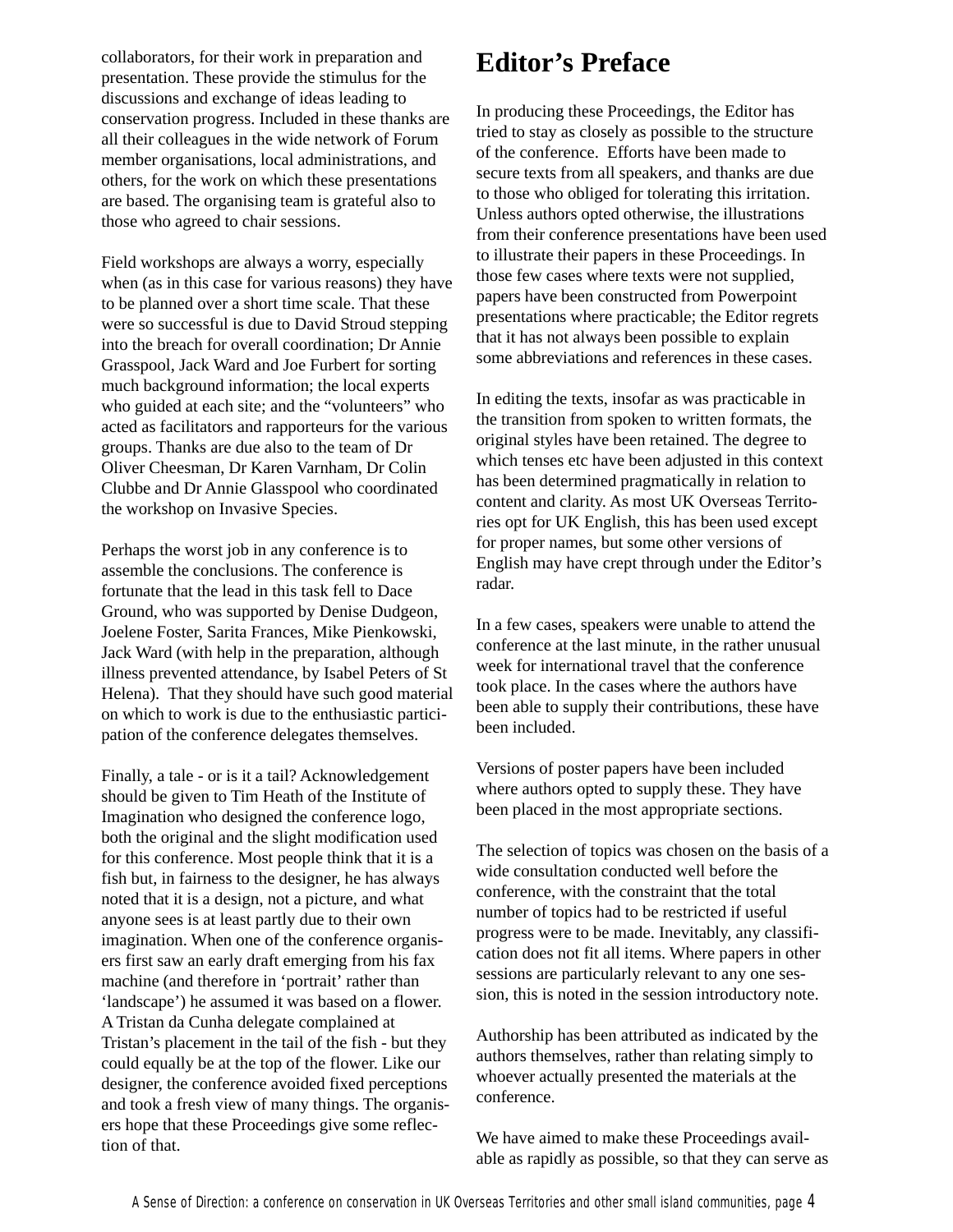aide-memoires for participants as well as to respond to the flow of requests already being received from those unable to attend. This has meant some compromising in that some aspects might have benefited from an alternative approach. Undoubtedly, there will be errors, for which the Editor apologises in advance. He would be grateful if information on any substantive ones could be sent to him (pienkowski@cix.co.uk) so that periodic errata may be issued.

Given the widely dispersed nature of users (as well as economy), we decided on publication on the internet. Again, even despite using very efficient software, there are compromises between image quanlity and file size. The format used is intended for users to download before keeping on file and/or printing, rather than reading by internet on each occasion of use.

The Editor would like to thank all those who have assisted, by supplying materials, answering queries, finding or providing illustrations, etc, and particularly Frances Marks for undertaking much of the chasing, and Ann Pienkowski for additionally checking and editing.

#### **Copyright and photo credits**

These Proceedings are the copyright of the UK Overseas Territories Conservation Forum. However, the Forum authorises the copying of the electronic version and printing of copies, in both cases for non-commercial use. Use of extracts should acknowledge the source.

Photographs are the copyright of the photographers. The use of them separately from the Proceedings or from articles within these is not authorised. Unless otherwise indicated, photographs within articles were supplied by authors, and photographers should be contacted via those authors. The photographers of other pictures are noted as follows: BP: Bruce Potter, Island Resources Foundation;

EC: Liz Charter, Isle of Man; FM: Frances Marks, UKOTCF; JW: Jack Ward, Bermuda Conservation Services; MP: Dr Mike Pienkowski, UKOTCF.

Front cover pictures of turtle, Bermudiana, longtail and Portuguese man o'war courtesy of Bermuda Zoological Society, Richard Ground and MP.

*Conference participants*

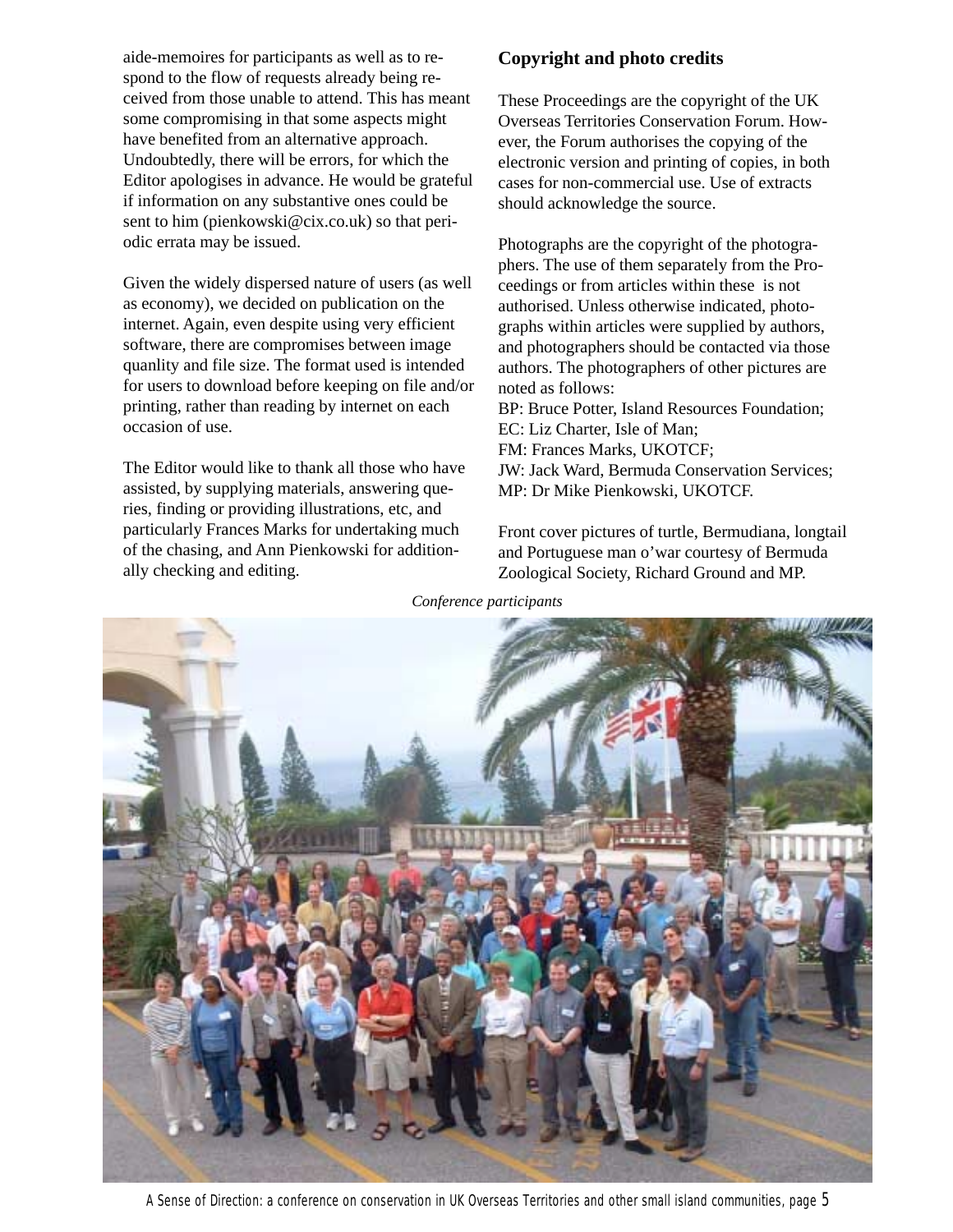### **[Contents](#page-1-0)**

| A Sense of Direction: a conference on conservation in UK Overseas Territories and other small           |  |
|---------------------------------------------------------------------------------------------------------|--|
|                                                                                                         |  |
|                                                                                                         |  |
|                                                                                                         |  |
|                                                                                                         |  |
|                                                                                                         |  |
|                                                                                                         |  |
|                                                                                                         |  |
|                                                                                                         |  |
| The Hon. Jennifer M. Smith, JP, DHumL, MP                                                               |  |
|                                                                                                         |  |
| Minister of the Environment, the Hon. Dennis Lister, JP, MP                                             |  |
|                                                                                                         |  |
| Amanda Outerbridge, Executive Director, Bermuda National Trust; Andrew Dobson, Vice-President,          |  |
| Bermuda Audubon Society; Wayne Carey, Vice-President, BNT; and Jack Ward, Director, Dept of             |  |
| <b>Conservation Services</b>                                                                            |  |
|                                                                                                         |  |
| <b>Andrew Dobson</b>                                                                                    |  |
|                                                                                                         |  |
|                                                                                                         |  |
| A.F. Glasspool, J.A. Ward, H. De Silva, W. Sterrer & J. Furbert, Bermuda Biodiversity Project           |  |
| Facilitating the development of a plan in an example UKOT (Turks & Caicos Islands) for strategic action |  |
|                                                                                                         |  |
| Michelle Fulford-Gardiner, TCI Dept of Environmental & Coastal Resources; Dace McCoy Ground &           |  |
| Mike Pienkowski, UK Overseas Territories Conservation Forum facilitators                                |  |
|                                                                                                         |  |
| Susan Larson, Deputy Director, Bahamas National Trust                                                   |  |
| Implementing the St Georges Declaration of Principles for Environmental Sustainability in the Organisa- |  |
| tion of Eastern Caribbean States (OECS) and the UK Overseas Territories Environment Charter: No         |  |
|                                                                                                         |  |
| Gerard Gray, First Vice-President Montserrat National Trust, and Director of Agriculture, Montserrat    |  |
| Government                                                                                              |  |
| Statutory nature conservation on a small island: Developing a strategy for the Isle of Man  52          |  |
| Elizabeth Charter, Department of Agriculture Fisheries and Forestry, Isle of Man                        |  |
| The UK Government's commitment to the Environment Charter process in the UK Overseas Territories 59     |  |
| Valerie Caton, Head of Environment Policy Dept, UK Foreign & Commonwealth Office; with Roy              |  |
| Osborne, Deputy Head, Overseas Territories Dept, FCO; Denise Dudgeon, EPD, FCO; and Joelene             |  |
| Foster, OTD, FCO                                                                                        |  |
|                                                                                                         |  |
|                                                                                                         |  |
|                                                                                                         |  |
| Barbara George, Executive Director National Trust                                                       |  |
|                                                                                                         |  |
| John Cortes, Gibraltar Ornithological & Natural History Society                                         |  |
| How to evaluate your organisation's effectiveness as a conservation organisation, using the Bermuda     |  |
|                                                                                                         |  |
| Charles Brown, Bermuda Government Management Services                                                   |  |
|                                                                                                         |  |
| Rebecca Ingham, Falklands Conservation                                                                  |  |
|                                                                                                         |  |
| Paul Hoetjes, Department of Environment of the Netherlands Antilles                                     |  |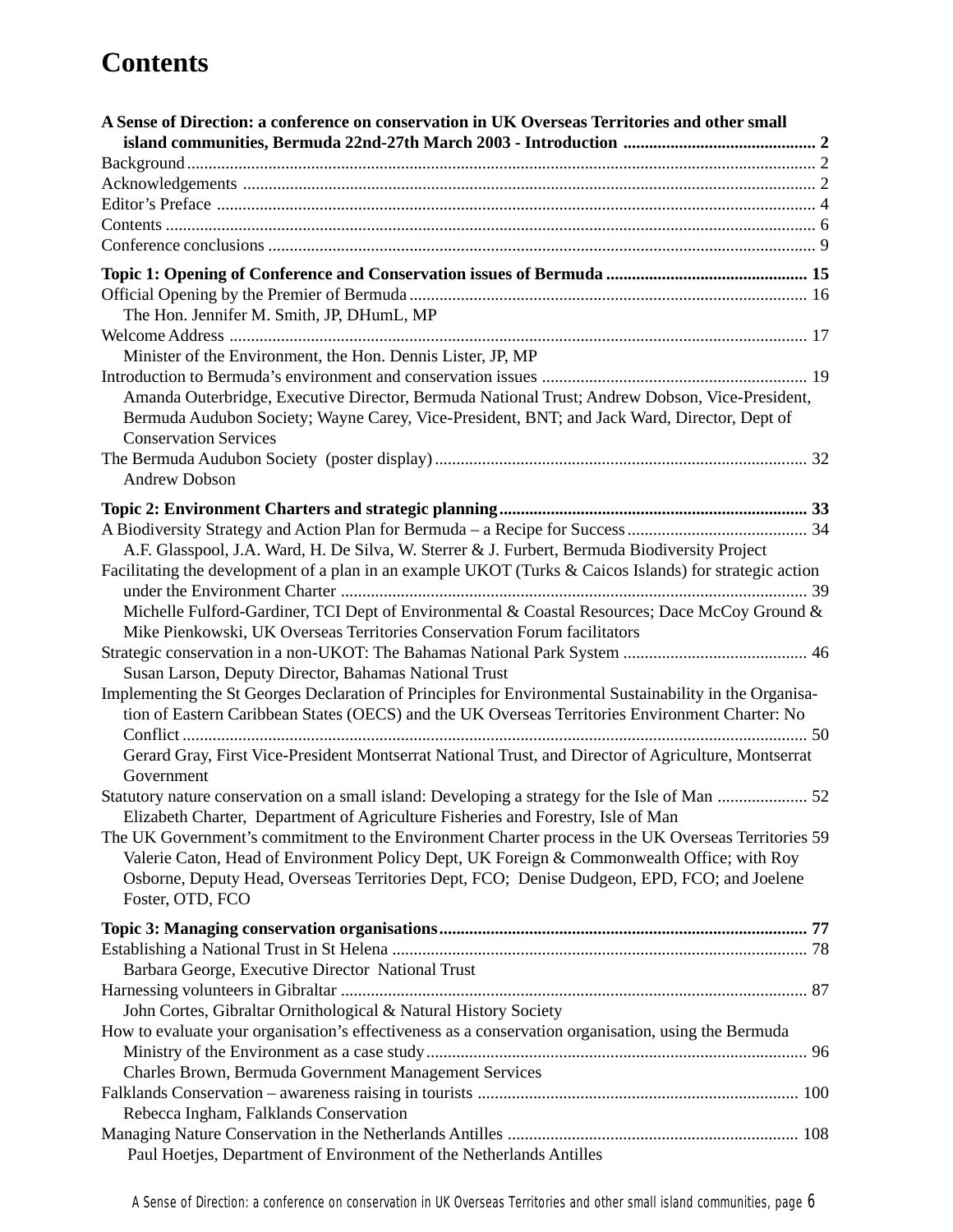| Frances Marks and Mike Pienkowski, UK Overseas Territories Conservation Forum                               |
|-------------------------------------------------------------------------------------------------------------|
|                                                                                                             |
| Joseph Smith Abbot, BVI National Parks Trust                                                                |
|                                                                                                             |
| Conserving and managing the built environment - the meaning and value of heritage  130                      |
| Catherine Leonard, The National Trust for England, Wales and Northern Ireland                               |
| Conservation challenges in small communities: conservation management in the Tristan islands  139           |
| James P. Glass & Peter G. Ryan                                                                              |
| Species Action Plan for the Ouvéa parakeet Eunymphicus uvaeensis in New Caledonia, 1997-2002  148           |
| Alison Duncan, Ligue pour la Protection des Oiseaux/BirdLife Partner for France and Olivier                 |
| Robinet, French Ministry of Foreign Affairs                                                                 |
|                                                                                                             |
| Tara George and Richard White, Conservation Officers, Ascension Island                                      |
|                                                                                                             |
| <b>Fred Burton</b>                                                                                          |
| A conservation plan involving sustainable development with local community – North, Middle & East           |
|                                                                                                             |
| Ethlyn Gibbs-Williams, Executive Director, Turks & Caicos National Trust                                    |
|                                                                                                             |
| Oliver D. Cheesman                                                                                          |
| Inter-country plan: marine turtles in the Caribbean UK Overseas Territories (TCOT)  179                     |
| Brendan J. Godley, Annette C. Broderick, Marine Turtle Research Group; Susan Ranger & Peter B.              |
| Richardson, Marine Conservation Society                                                                     |
| A community-based management plan for the ormer <i>Haliotis tuberculata</i> (L.) in Jersey, Channel Islands |
|                                                                                                             |
| Introduction to the forthcoming review of potential new Wetlands of International Importance (under the     |
|                                                                                                             |
| Mike Pienkowski, UK Overseas Territories Conservation Forum and David Stroud, Joint Nature                  |
| <b>Conservation Committee</b>                                                                               |
|                                                                                                             |
| David Stroud, Joint Nature Conservation Committee                                                           |
|                                                                                                             |
| Leader: Liz Charter; rapporteur: Vin Fleming; local expert: David Wingate                                   |
|                                                                                                             |
| Leader: Andrew Syvret; rapporteur: Joseph Smith-Abbot; local expert: Annie Glasspool                        |
|                                                                                                             |
| Leader: Rapporteur: Sarah Sanders; local expert: Andrew Dobson                                              |
|                                                                                                             |
| Leader: Michael Brooke; rapporteur: Peter Ryan; local expert: Joseph Furbert                                |
|                                                                                                             |
| Leader: Colin Clubbe; rapporteur: Madeleine Groves; local experts: Jeremy Madeiros, Drew Pettit &           |
| Julie Marshall                                                                                              |
|                                                                                                             |
| Leader: Brendan Godley; rapporteur: Alison Duncan; local expert: Jack Ward                                  |
|                                                                                                             |
|                                                                                                             |
| Nicholas R. Bates, Craig Carlson, Dennis Hansell, Rod Johnson, Debbie Steinberg & Tony Knap,                |
| Bermuda Biological Station for Research                                                                     |
| British Indian Ocean Territory - the Fate of Small Coral Islands: trends of temperature and sea-level rise  |
|                                                                                                             |
| Implications of global warming and sea-level rise for coastal nesting birds in Bermuda  247                 |
| David B Wingate and Patrick Talbot                                                                          |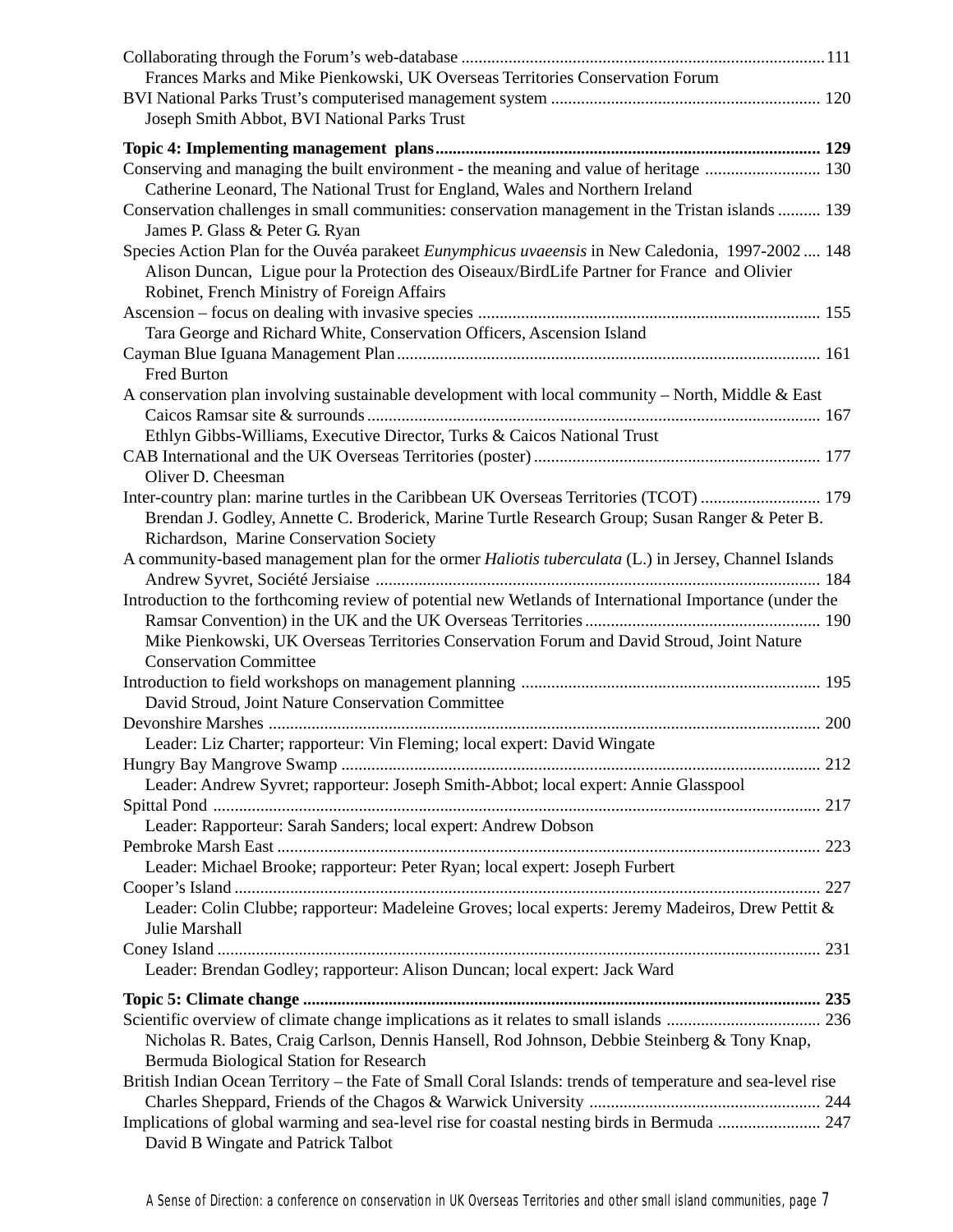| Workshop co-ordinated by: Oliver D. Cheesman, CABI Bioscience; Colin Clubbe, Royal Botanic    |  |
|-----------------------------------------------------------------------------------------------|--|
| Gardens, Kew; Anne F. Glasspool, Bermuda Zoological Society; and Karen Varnham  257           |  |
|                                                                                               |  |
| Oliver D. Cheesman                                                                            |  |
|                                                                                               |  |
| Niall Moore and Sugoto Roy, Central Science Laboratory (Defra)                                |  |
|                                                                                               |  |
| Sugoto Roy, Central Science Laboratory (Defra), Carl Jones, Mauritian Wildlife Foundation and |  |
| Stephen Harris, University of Bristol                                                         |  |
|                                                                                               |  |
|                                                                                               |  |
|                                                                                               |  |
| Collated by Frances Marks, UKOTCF                                                             |  |
|                                                                                               |  |



*The conference at work (BP, MP)*



A Sense of Direction: a conference on conservation in UK Overseas Territories and other small island communities, page 8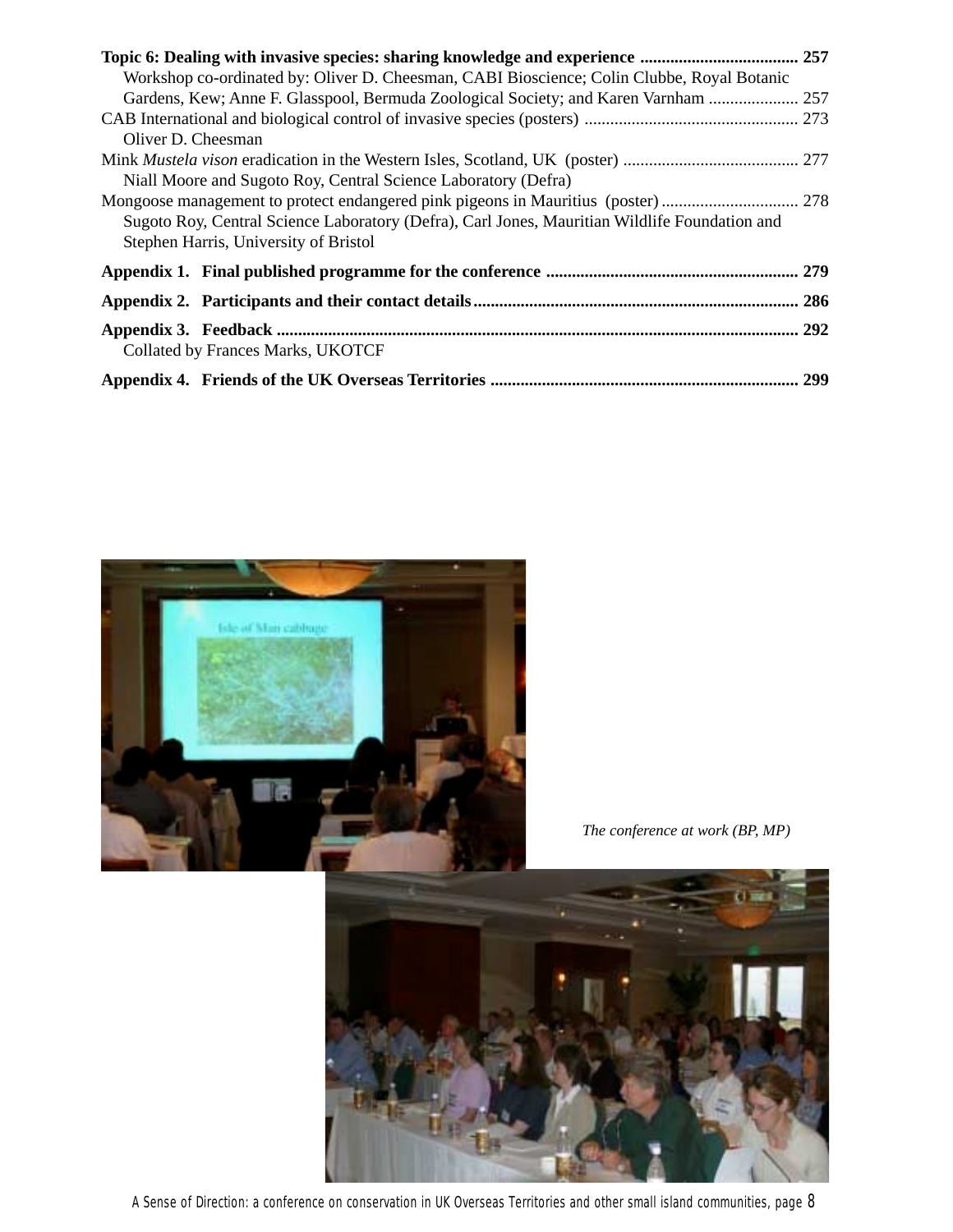### <span id="page-8-0"></span>**Conference conclusions**

#### **Preamble**

*This conference was designed to be of help in some of the priority issues identified by workers in small territories. The conference was deliberately participatory for all, rather than segregated into speakers and audience, because exchange of experience was a key. For this reason, the organisers wanted to capture rapidly some of the main conclusions arising from discussions. Throughout the meeting, a small team kept track of these. This was led by Dace Ground, Turks & Caicos, UKOTCF, with the help of: Denise Dudgeon & Joelene Foster, FCO; Sarita Francis, Montserrat National Trust and Permanent Secretary Montserrat Chief Minister's Dept; Mike Pienkowski, UKOTCF; and Jack Ward, Bermuda Department of Conservation Services. Isabel Peters, of St Helena Government was to have been part of this team, but was unable to attend the conference due to illness; she kindly provided some comments to help some aspects. Participants were encouraged to draw the attention of members of the team throughout the conference to points they thought important to include in the conclusions.*

*In the final session of the conference, Dace Ground presented the first draft of the conclusions. This was then discussed and approved by the conference. The version given below incorporates additional points made in that discussion.*

*The contributions from the conference are gathered together here, for publication on this web site. As a first element, here are the conclusions.*

#### **Stakeholders/Public Awareness and education**

In everything we are doing all over the world, stakeholder participation is an important factor. In projects as diverse as developing Bermuda's Biodiversity Strategy and Action Plan to convincing independent tour guides in the Falkland Islands that conservation will improve their livelihoods, consultation early and often means the results work for the community and the community has a sense of ownership of both the resource and the product.

This was really clear in the case of the Biodiversity Management Plan centred on the Turks and Caicos Ramsar site; the community told the experts what they wanted: the preservation of their communities and way of life as well as the environment, and that drove the development of the plan, and is the reason for its deep support in the community. Brendan Godley used his very real respect for the turtle fishermen and all they know as the means to defuse their suspicion that he was there to shut them down. The Bahamas Trust takes its guidance as much from the great depth of local knowledge as from experts and they have people asking for more protected areas, a pretty amazing feat. The same trick worked in Tristan, where the image will stay with us for a long time of Gough Island as the Trojan horse, creating pride of the local people in the declaration of World Heritage status and converting them to support for other protected areas.

It is no news to anyone here that public education and awareness are essential to every aspect of concern, from global warming to protecting penguins from clumsy humans. In the case of the penguins and their neighbours, Becky Ingham told us how Falklands Conservation are addressing the growing numbers of cruise ship visitors and the environmental concerns this is raising – by placing their office where the liners arrive at Stanley and, at sensitive sites, introducing interpretation and guidance. Our workshops identified many education opportunities in the protected areas all over Bermuda, and each of us has similar opportunities at home. It was interesting to learn that ten years on, the programme carried out by the conservation NGO RARE in Cayman has left lasting benefits in the conversion of the indifferent majority to conservation values. A similar programme is being carried out in New Caledonia, and the sense of pride created by a new NGO in a local parakeet has helped to ensure its survival and inspired the awakening of an environmental consciousness.

#### **Environment Charters**

This was the first formal review of the Charters since they were signed in September, 2001. We heard from Valerie Caton about the UK government's priorities for the Charters for the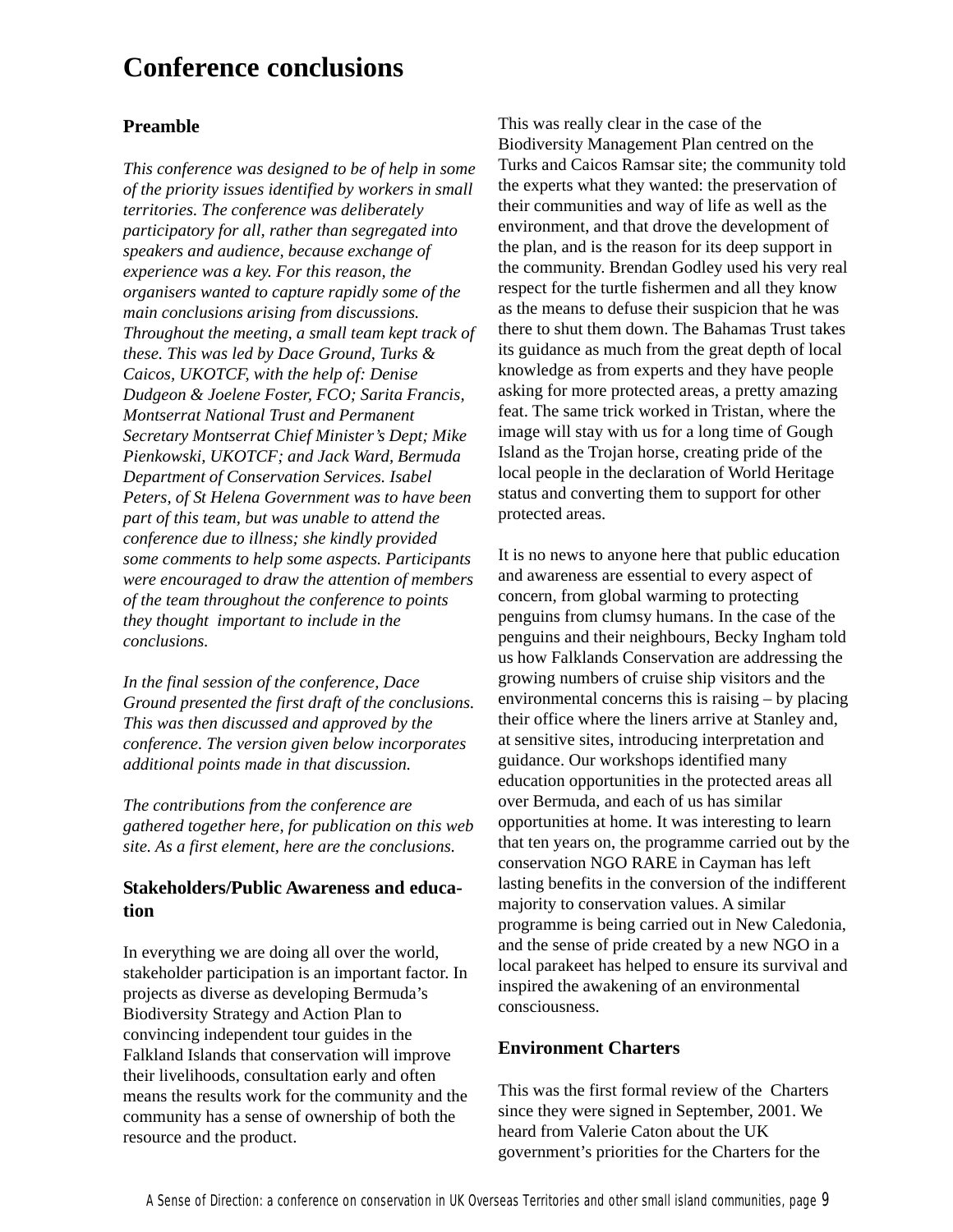coming year and the various funds available to the UKOTs for environmental projects. Valerie invited participation from the UKOTs in the SPAW (Specially Protected Areas for Wildlife) Protocol of the Cartagena Convention, in the Sustainable Tourism Initiative and in the workshop connected with the "White Water to Blue Water" initiative.

Since the Charters were the product of so much work by the institutions represented here, we were delighted to see from the tables developed by Denise Dudgeon that progress on implementation is being made. Each of the UKOTs is responsible for developing a strategy for action which will identify what it needs to implement the Charter. Until that is done, it will be harder for the UK Government to carry out its own Charter commitments to maximum effect.

Each UKOT will have a different approach to this: Bermuda's Biodiversity Strategy and Action Plan is an excellent example. The FCO is funding both the Turks and Caicos Islands (TCI) and the Falkland Islands to carry out two contrasting approaches which will serve as models for other UKOTs. The TCI exercise will also result in a guidance document which we hope will help other UKOTs in this process.

We also heard about a Charter implementation process in Montserrat (a member of the Organisation of Eastern Caribbean States, OECS) which is also implementing their St George Declaration on the environment, and learned that the two are entirely compatible and implementing both is a feasible task – at least it is if you're Gerard Gray, and even he is worried about funding. Anguilla and British Virgin Islands (BVI) are also members of OECS and signatories to both charters.

Whilst welcoming the increasing involvement of the Crown Dependencies in the Forum, on the official side we should also note the long-standing problem experienced by the Crown Dependencies: they link into UK Government through a different route and fall into a gap which means no Environment Charter and no external sources of funding for conservation projects.

The conference appreciated the strong commitment by the UK Foreign & Commonwealth Office to the UKOTs and the Environmental Charter process by the attendance of senior and supporting staff from both Environmental Policy

Department and Overseas Territories Department – in what was clearly a challenging week for FCO. Disappointment was expressed at the lack of representation of the Department for International Development (DfID) and the Department of Environment, Food & Rural Affairs (Defra). The Managing Director of Joint Nature Conservation Committee (JNCC) indicated that, as statutory adviser to Defra, JNCC would ensure that they were briefed on the important issues of the conference, and FCO personnel indicated that they would brief UK Government (HMG) colleagues generally, and it was suggested that the Forum send the conclusions to the UK Minister leading in this area.

#### **Funding**

The UK Government has specific commitments to the UKOTs, as mentioned in the Charters, and funding is a matter of great concern. The DFID fund promised in the White Paper is only now being created, and at about 40% of the annual level originally announced, with a total over the years of about 2/3 the level promised in 1999. The UKOTs are unable to access many kinds of international funding, and amalgamation of the separate FCO Environment Fund for Overseas Territories (EFOT) into a wider global fund, although providing access to more funding, also results in the UKOTs having to compete against larger and better resourced countries. It was unnerving for the UKOTs to learn that the fund which is specifically mentioned in the UK's Charter Commitment 8 as the source of funding for Charter implementation had ceased to exist as a guaranteed resource only eighteen months after the Charters were signed. Experience has not taught us to be optimistic about this amalgamation: problems over the years with trying to access global funds were what led to the creation of the EFOT in the first place in 1999.

This first year of the amalgamated fund, however, seems to be going well: there is a strong likelihood that the UKOTs will attract more than the halfmillion pounds in this year's funding round than previously allocated under the EFOT. The FCO urged more feedback from the UKOTs on project success stories to help secure more funding in future, and urged the UKOTs to liaise with Staff Officers and the FCO, as well as the Forum, for advice on putting together high quality bids. (We should note that the Forum's database module on projects provides a convenient means of gathering and reporting data while the project proceeds. The

A Sense of Direction: a conference on conservation in UK Overseas Territories and other small island communities, page 10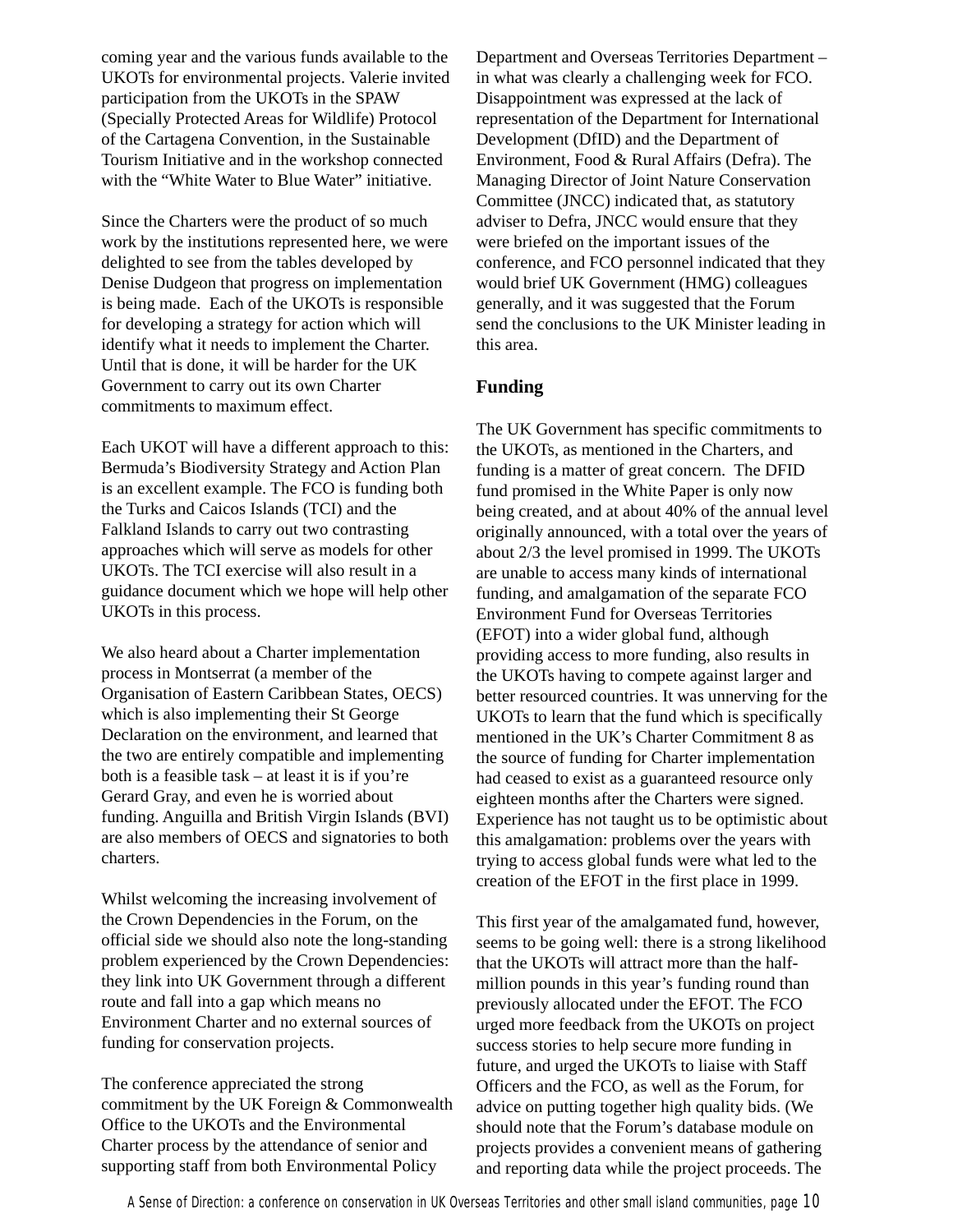headings were based on those then in use for EFOT applications; although EFOT's headings have since changed, the module can readily accommodate the information in its varied fields.)

The UKOTs' concerns about the loss of our dedicated fund are alleviated at present by the incredibly supportive attitude towards the UKOTs now current in the FCO. We can only hope that this will carry on through the staff changes that must inevitably come, but we know that corporate memory is not very effective. The conference encouraged the Forum to write to HMG on the need for a specific fund to support the Environmental Charters.

We were also glad to learn that there will be FCO help for UKOTs accessing EU funding. Given that the EU preference is for a few large projects, much of the small-scale work we do will not rise to that level, but if the EU could be convinced to give Fred Burton the \$8 million needed to take Cayman's Blue Iguana off the endangered species list, every one of us would celebrate.

We heard about other funding approaches, notably the Bahamas' enviable endowment fund, the ultimate in sustainability, and about the Netherlands Antilles' efforts to create an even larger endowment. The desire for a permanent funding source is universal, and in the Bahamas, at least, we learned that many donors are happy to donate substantial funds on the guarantee that their funds will be used only to generate income and never be spent. We know that is not true of many institutional donors, but the Bahamas Trust has encouraged all of us that an endowment is an achievable goal. Of course, we all join Catherine Leonard in wishing that these parts of UK territory could access the UK's Heritage Lottery Fund. But since that is not so likely to happen, we heard a call for a focus on fundraising at the next meeting.

#### **Successes**

Valerie Caton urged us to tell about our successes, and we certainly heard a lot of success stories, starting with our tours of Nonsuch Island, the kind of success that left every one of us awed and inspired. We heard about a cat eradication programme in Ascension which had sea-birds nesting on the main island before the programme was even completed. We heard about species revival programmes bringing the cahow, the Cayman Blue Iguana, and the Uvea parakeet back

from the brink of extinction. We heard about how one park director in the BVI went on a course about the use of Information Technology databases and from that developed a comprehensive monitoring system for managing a system of 20 terrestrial and marine parks. We learned how an adaptive management approach over a period of centuries has kept Jersey's beloved ormer on tables throughout the Channel Islands (and who would have thought a spinach-eating mollusc would be a comforting pet for a Jersey student away from home!)

Success stories teach us a lot about best practice, and other people's trials and errors, i.e. the "lessons learnt" also teach us a great deal. We need to report on our failures as well as our successes, and we thank Tara George for leading the way.

Sometimes best practice is best practised in the breach: in the Bahamas when a huge amount of park area was offered, we learned that seizing the moment and getting the parks designated, even if they are going to be paper parks for a long time, can be the smart thing to do. Science and management schemes can come later. The lesson we learned was to temper the need for science with basic pragmatism: *Carpe Diem!*

Success stories also come from international cooperation. Fred Burton told us what can come out of two days with the right set of scientists when conserving Cayman's "Blue Dragon" is the job. But we also saw that in the case of the international body charged with developing appropriate management for Caribbean sea turtles, that the international body could not do the job without its local partners.

Valerie's plea for success stories underlines one of the basic principles of successful fundraising: tell your donors what you are doing with their money and they will give you more.

#### **Economic impacts**

David Suzuki told us that traditional economists would consider all of the foregoing as "externalities" but we did learn some things that they might consider relevant, like the job multiplier the UK National Trust has documented: between five and nine community jobs for every job directly created by the Trust. Over and over, from Middle Caicos to New Caledonia, we learned

A Sense of Direction: a conference on conservation in UK Overseas Territories and other small island communities, page 11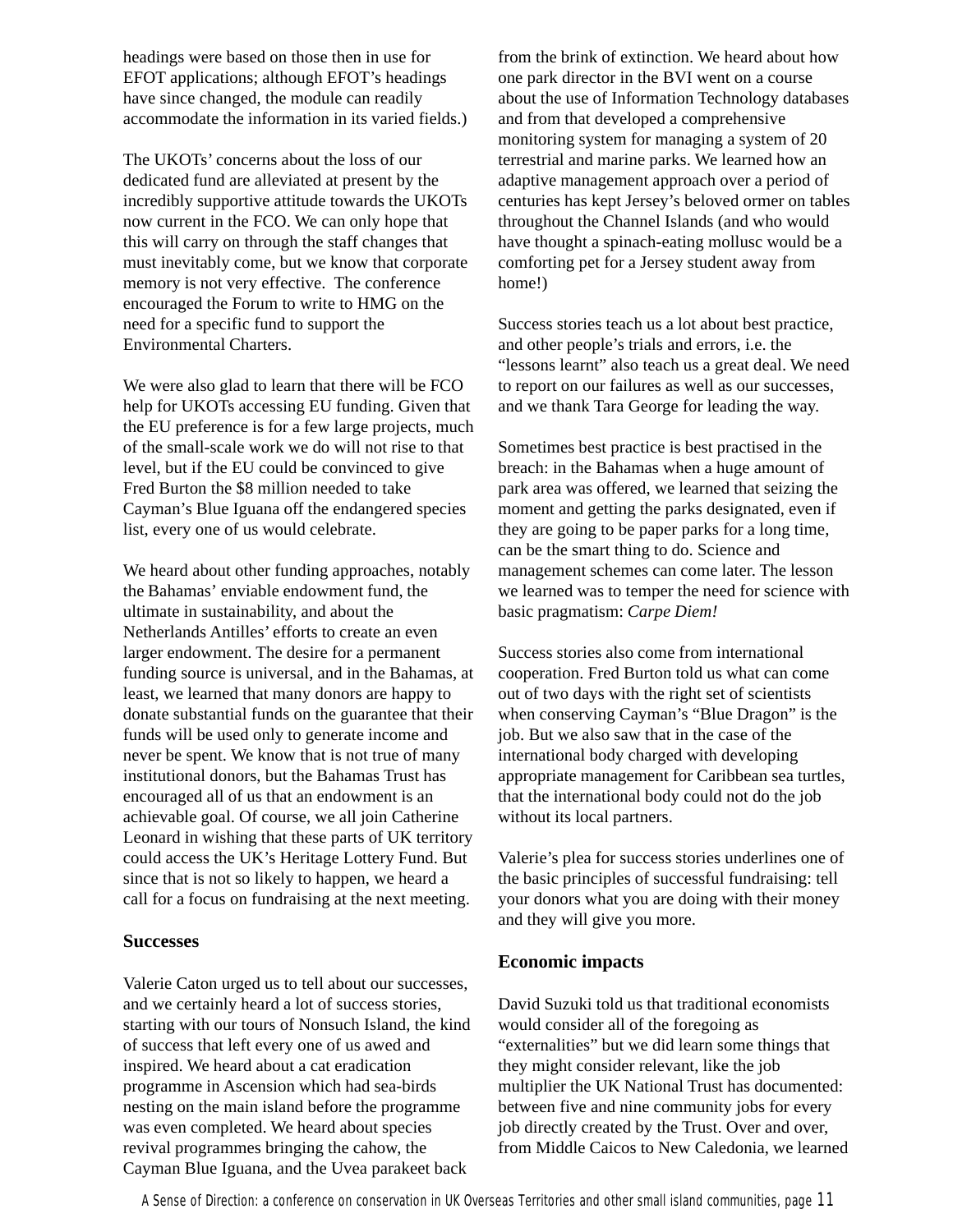that conservation creates jobs and sustains communities.

David Suzuki also reminded us of the World Conservation Union (IUCN)'s standard that 12% of land should be specially protected, and we saw some pretty amazing achievements on that score, from the Bahamas 20% to Tristan's fantastic 44%.

#### **Institutional Issues**

We learned a great deal about the different institutional arrangements people have come up with to achieve conservation goals and cope with special problems. The Bahamas and the BVI have Trusts which are closely aligned with government, in which the governments seem almost to have delegated responsibility for legislation. Another model is the Bermuda Aquarium, an unusual and highly effective combination of a government department supported by an NGO. St Helena is the newest National Trust among us, its creation aided by both the FCO and the Forum.

We were surprised and delighted to learn that Bermuda reorganised its Environment Ministry using a checklist developed by the Forum.

Over and over we heard about the importance of exchanging information and expertise. People are concerned about the same work being repeated and lessons not being shared – this came up strongly in the discussion about invasives, where the need to maintain contact and share experiences was felt to be especially important. That, of course, is one of the Forum's central roles, as well as capacity building, and with better resources for the Forum itself, more can be done in more UKOTs. One key tool for information exchange is the Forum's database which is designed as a means of helping people in the UKOTs make the most of their very limited time. The information module, for example, could be used to advise the UKOTs of the expertise available in the UK and other UKOTs and to post model legislation. Database entry needs the time to enter information but that can be done by copying-and-pasting from, for example, your newsletters. Recycle your work for future use!

There was also discussion of the use of existing capacity of the Forum's website for discussion groups or chat rooms. This needs volunteers interested in the relevant topics to act as moderators.

From the Isle of Man we learned of an approach for the perennial problem of the limited staff resources of small territories. Two particular points were the structured approach to deciding between conflicting priorities and the development of integrated biological records systems and land use information to aid planning and decision-making.

#### **Challenges**

We learned a lot about sustainable use, from the ormer fishery in Jersey and sea turtles in the Caribbean to the use of fanner grass in Middle Caicos. And we became aware of the need to consider the sustainability of conservation efforts themselves.

Like stakeholder consultation, the problem of invasive species came up in many presentations. If we had not thought of humans as an invasive species before, we certainly do now. Nick Bates told us that we are such a successful invasive species that we can consider ourselves now to be in the Anthropocene Era.

But since invasive species are such a universal problem, we spent the final afternoon listening to each other, sharing an endless variety of problems associated with this. We recognised that Invasive Alien Species (IAS) are a major threat to biodiversity – second to habitat loss and fragmentation, but still the number one threat to biodiversity on islands. This is clearly demonstrated in Bermuda where IAS are a huge problem with about 95% of the islands' flora and fauna being introduced. We debated three components of the problem: awareness raising, control of already introduced aliens and preventing future introductions. If ever there were a subject rich with both successes and failures, as well as endless management, this is it. Just the thought of a million Brazil Pepper seedlings each year on Nonsuch Island alone leaves one limp.

We also learned that nearly extinct natives can teach us about themselves, if you know how to listen. David Wingate told us how the plants themselves are teaching him about the pre-colonial Bermuda landscape, while Fred Burton in Cayman is learning about habits of iguanas in the wild by watching released captive-bred iguanas.

Climate change is another challenge, and we learned more than we wanted to know about the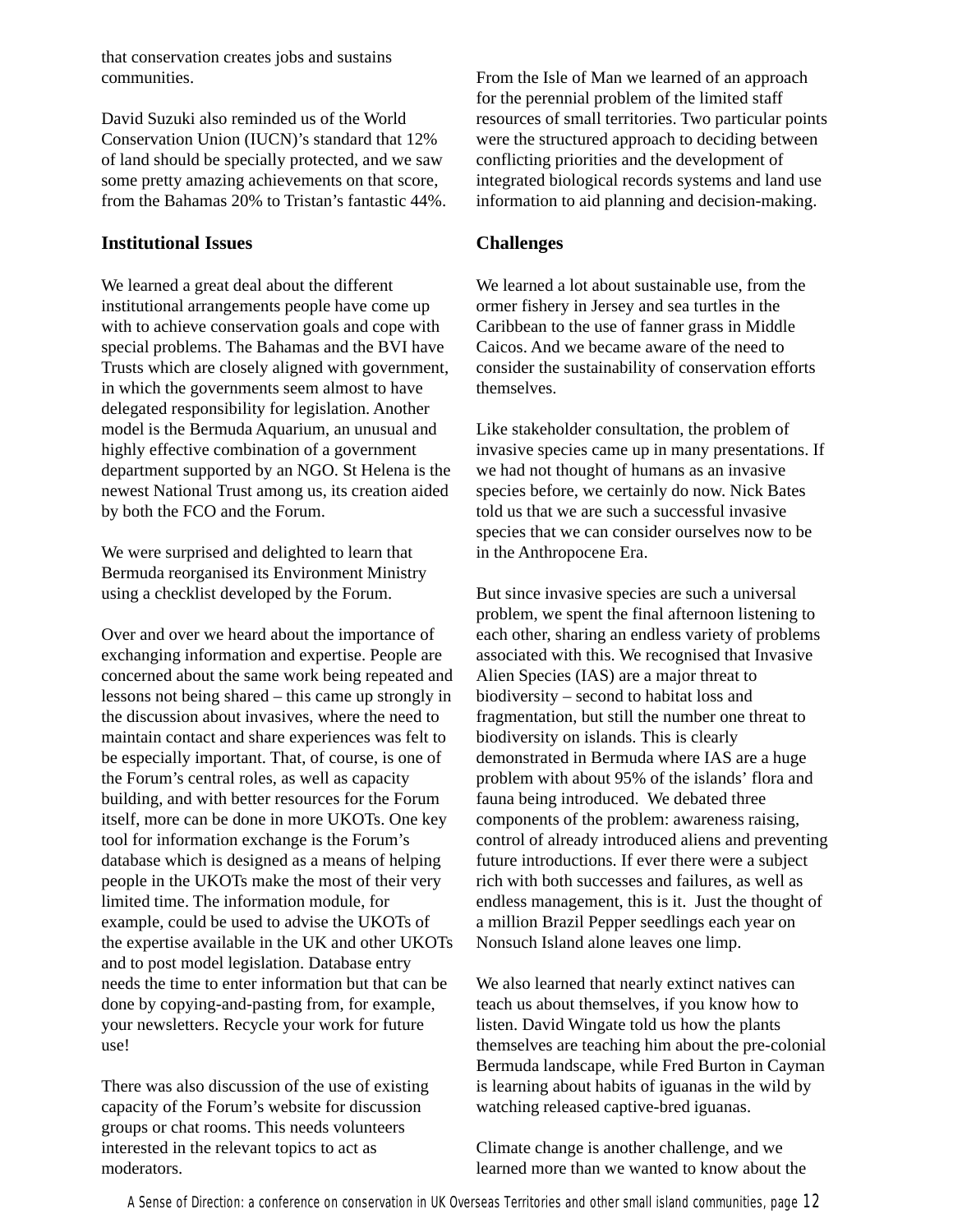impact on coral reefs. We learned that conservation of high latitude reefs such as those in Bermuda is even more important than we had thought, and that the need to prevent overfishing and pollution is heightened by the ongoing stress of global warming. The situation in British Indian Ocean Territory (BIOT) is particularly grim. And if that is not bad enough, David Wingate tells us that global warming has already had a negative impact on nesting seabirds in Bermuda, and active intervention is essential. It is difficult to see any solution without changes in the energy policies of certain major developed countries. It was suggested that a letter should go from this conference to HMG on the importance of climate change to islands.

Another major challenge which we could address more easily is illustrated by the introduction of intensive cruise liner development in the Turks and Caicos Islands. We hope that when the current strategy for action for the Environment Charter is fully in place, this will lead to more sustainable decisions.

#### **JNCC Conclusions**

Representatives of Joint Nature Conservation Committee (the UK Government's statutory advisor on nature conservation) offered some comments for the wrap-up and the committee thought them so interesting and potentially valuable that we have included them verbatim:

UKOTs provide one of the few opportunities to resolve some of today's biodiversity challenges by an ecosystem-type approach – considering the joined-up components and impacts. The learning from projects/pilots would be of significant value to more developed and complex parts of the world. The UKOTs can therefore be considered as an opportunity for investment with two major benefits:

- 1. to meet obligations under Multilateral Environment Agreements (MEA)s, or global conventions
- 2. to provide cost effective and transferable solutions to global environmental problems

However, investment will only be attracted if there is confidence and belief that real benefits/gains are likely. To ensure this, not only direct funding will be needed, but also the appropriate levels of scientific and business skills. There are likely to be special requirements for project planning and

management, resource management and negotiating skills. These should not be regarded as an overhead as they are critical to the long-term success and permanent adoption of new approaches by stakeholders and particularly those with governance responsibilities. Should a proposal of this nature be made, JNCC would be willing to make some investment.

#### **Bermuda**

And finally, we got to know a bit about Bermuda, its great beauty as well as its problems. Bermuda's Minister for the Environment told us at the outset that we are all visionaries like David Suzuki. While most of us know just how low our visionary energy is most of the time, we did learn about true visionaries like Olivier Robinet in New Caledonia, and we had the great privilege of meeting Bermuda's genuine visionary, David Wingate. And we heard over and over about the importance of highly-dedicated individuals in progressing conservation all over the world.

The workshops on Bermuda taught us about the challenges of management here, and we hope some of our ideas will be of help to the Bermuda site managers. The unique opportunity to secure Cooper's Island for conservation management seemed the most pressing issue. The restoration of this island is strategically important in the context of the management of adjacent protected areas of international importance, and would not only be a huge win for biodiversity but also give Bemudians a major area for recreation and generally for enhancing the quality of island life. Generally it was felt that the protected areas in Bermuda – even those that are degraded – have significant recreational and educational potential and should be top priorities for conservation and management.

#### **Future conferences**

Do we need them? Are they useful? If we do want future meetings, then we need some good solid reasons for them, and we need a venue.

And of course you didn't need me to read this to you, as we all know that all you have to do to learn anything under the sun is to log on to Forum's website, that would be www.ukotcf.org…